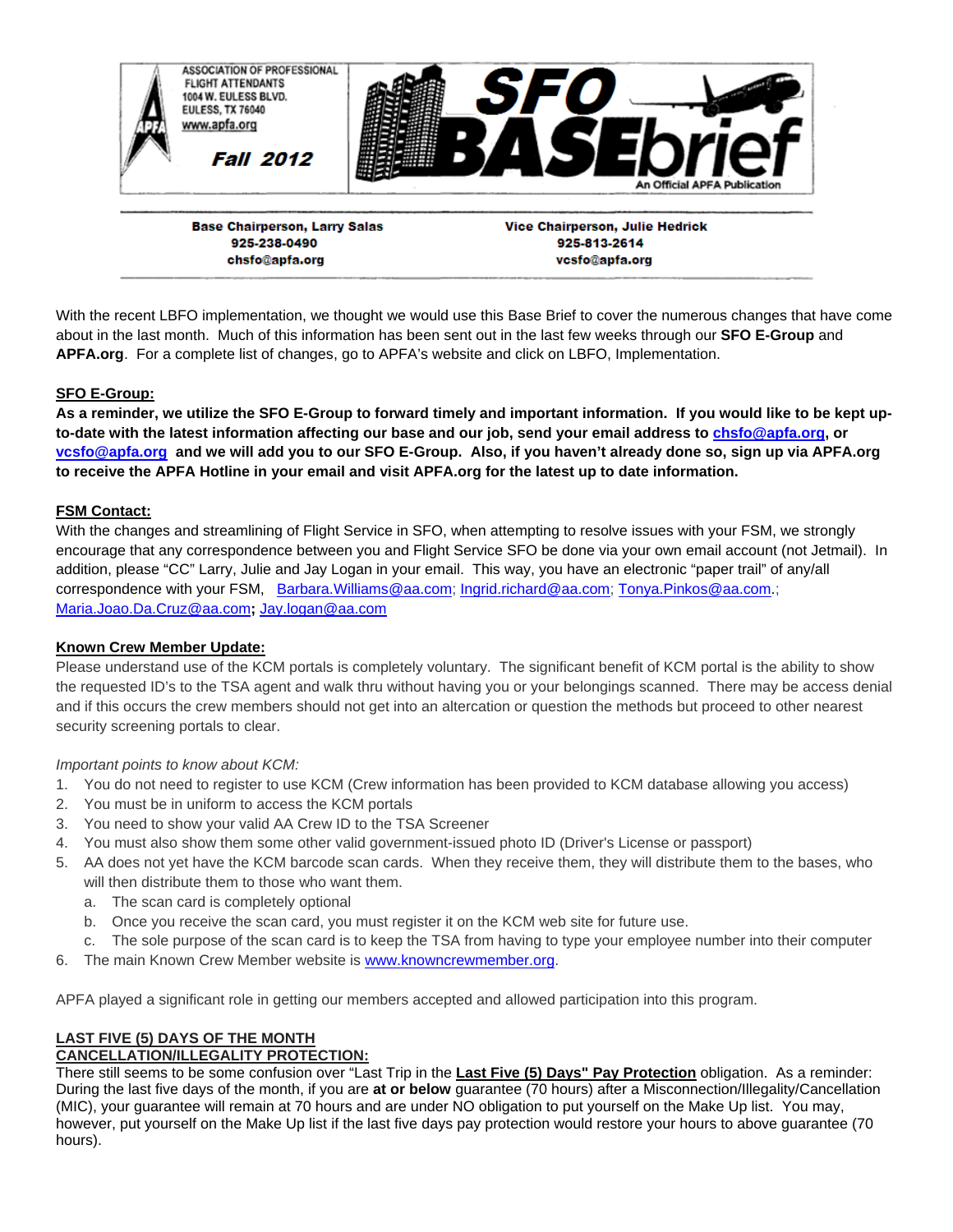\*Your PPROJ will not reflect your actual pay in this situation. **You will look at your Guarantee on your HI1 to see what your actual pay will be**. The second line on your HI1 may say Pay Protection lost, disregard if you were at 70 or below and look at your Guarantee to know what you will be paid for the month. Also, please make a copy of your HI1.

Remember your obligation window is reflected on the top of your HI1. That time frame reflects the actual time a trip may originate, including SI.

- 1. Pay protection and obligation limited to contractual month in which the sequence was scheduled to originate/SI.
- 2. Applies only at origination of Flight Attendant's last trip of the month, including Make-Up, Option II and Optional Exchange.
- 3. Last trip of the month must originate in last five days of the month.
- 4. If Flight Attendant is at or above guarantee and wants to protect her/his hours, s/he must:
	- a. Place her/his name on the make-up list for all days originally scheduled to fly, including the eight (8) hour period after the scheduled termination of the trip sequence lost or until midnight of the last day of the contractual month.
	- b. Accept any trip offered that that originates up to eight (8) hours after the scheduled termination of the trip sequence lost. Flight Attendant must be legal and available for assignment.
		- 1) If not offered such a trip on make-up, s/he is pay protected for lost time.
		- 2) If offered and actually flies a trip worth less than trip lost, s/he is pay protected for the greater time.
- 5. **If Flight Attendant is at or below guarantee:** 
	- **a. No further obligation.**
	- **b. Only guarantee is protected**

## **Pay for Sick:**

Status Quo, there are no changes to the way we are paid when out on SK. You are still paid for the value of the trip.

## **Sick Clearance Times:**

**For Regularly Scheduled Flight Attendants**: A Regularly Scheduled Flight Attendant who has not cleared the sick list by **1200 noon** (LBT) will be removed from the next day's sequence.

**For Reserves**: Reserve FAs clearing the sick list by **1200 noon** (LBT) will not be charged a sick (SK) for the day and will become available for same day assignment. A Reserve FA clearing the sick list after **1200 noon** (LBT) will be charged sick (SK) for the balance of the day and not available for assignment that day.

**For FAs with AVBL Days**: A FA clearing the sick list by **1200 noon** (LBT) the day before an AVBL day will not be charged sick (SK) for the AVBL day and will be eligible to participate in the Merged Make-up Round and will be considered legal for assignment. A FA clearing the sick list after **1200 noon** (LBT) the day before an AVBL day will be charged sick (SK) for that next AVBL day

## **Attendance Policy Critical Period:**

The critical period is defined as any flight assignment, reserve day, or available obligation that touches the period beginning December 22nd through, and including January 3rd. Attendance points for an absence(s) during this period are based on providing a valid Doctor's note to your FSM.

If you had perfect attendance for twelve (12) months or more, **and** you had no chargeable absences during the critical period of the previous year, you will **not** need to provide a doctor's note. Your absence will be counted as one (1) point.

If you had perfect attendance for twelve (12) months or more, and you did incur an absence during the critical period of the previous year, a doctor's note **must** be provided in order to have the absence counted as one (1) point.

## **Scheduling Changes:**

Scheduling changes implemented November 1st include the renaming of our current scheduling maximums of Option I and II to No-Option and Option. A No-Option FA will have a scheduling max of 100 hours while an Option FA may exceed 100 scheduled hours.

Availability changes for Reliefs (RL) and Open Replacement (RP) now provide for one set of rules for both and those FAs may fly into or out of AVBL days in day before coverage, MU, and when pre-plotting/self-plotting (will require a phone call for the time being). No more restrictions on plotting turns; they can now be plotted anywhere within a block of AVBL days. Scheduling may only schedule AVBL FAs up to 85 PROJ hours while a FA may self-plot up to 100 SPROJ hours now. GTD (actually flying the hours before release) requirement has been eliminated and FAs can now be released from their AVBL obligation once their PROJ has reached 80:01 for those not AVBL on the last day of the month and 82:01 for those that are AVBL on the last day of the month (including CA School Leave AVBL obligations).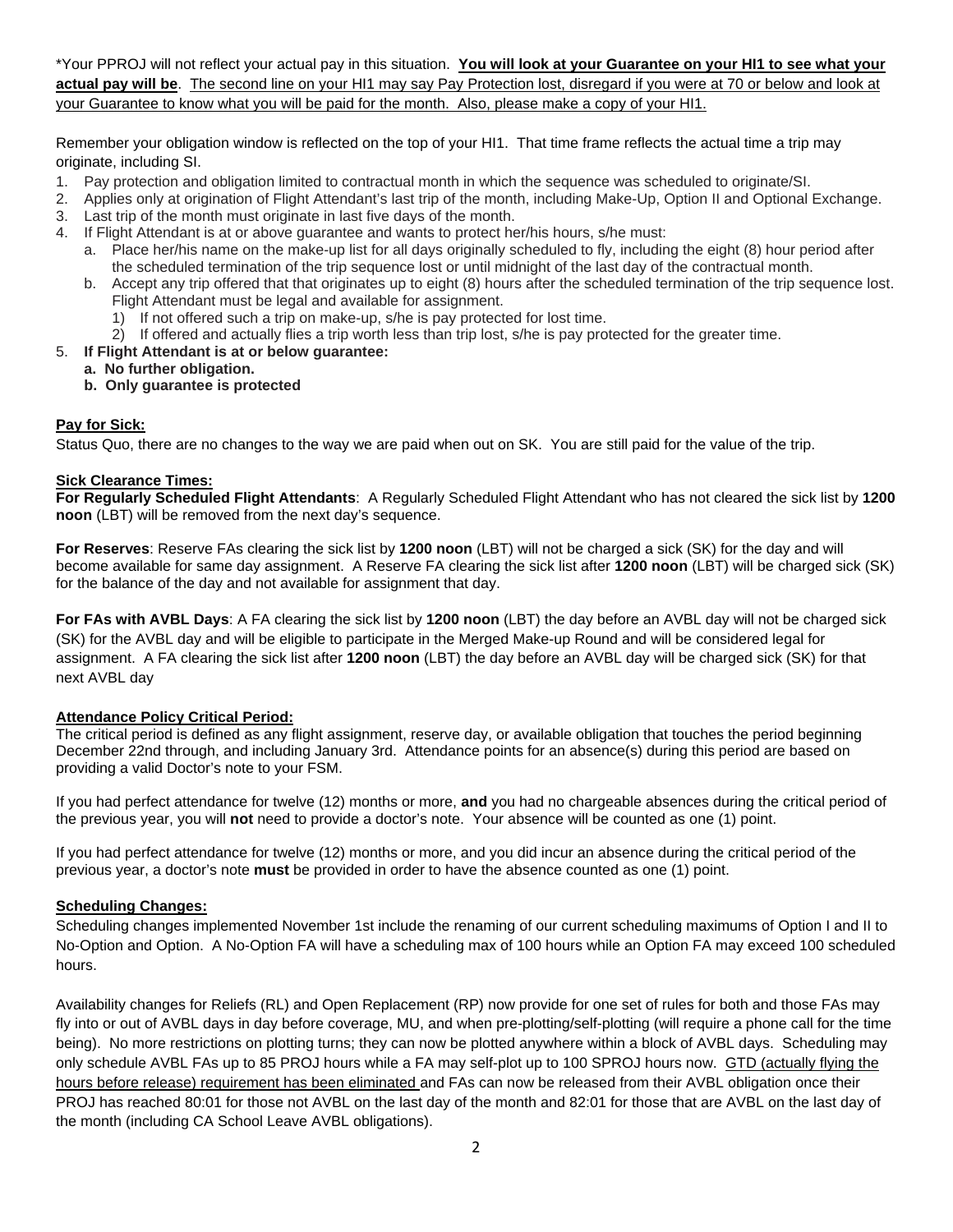New domestic on-duty limitations allow for scheduling up to 14 hours with an operational on-duty max of 16 hours between 0600-2059. Night time duty days are capped at a scheduling max of 12 hours with an operational max of 14 hours. Please note that those flying a West to East all nighter leg (departing after 2100 Local Base Time) and/or transcon leg will be limited to the nighttime duty max.

#### **Reserve Monthly Maximum:**

The monthly maximum for all reserves remains at eighty-five (85) hours (PROJ). Pay guarantee is 75 hours. Call in period has changed from 1700-2100 LBT

#### **Day Before Coverage Review:**

Sick clearance time has changed from 1600 local base time to 12 noon.

New procedures for Makeup (MU) and AVBL have also changed, as has new call in times for Reserves. The first round (also called the Merged MU Round) will be from 1200-1330 and only HISENDS will be accepted for that round. All HISENDS must be received no later than 1159 and no earlier than 0001 the day before. Trips will be awarded in seniority order, considered confirmed, and no phone calls will be made by Crew Sked to ask if you would like a trip. All trips given out at this time will be coded HS. Until a new form is released for this procedure, you may need to hisend more than one form to include all of your requested trips so please note on the form "Part 1," "Part 2," etc., or Crew Sked will default to the time stamp of each HISEND and use only the most recent HISEND submitted.

AVBL FAs can choose to participate in this round by using HISEND for those sick trips that will be dropped into Open Time at noon. If AVBL FAs chose not to participate, Crew Sked may assign you a trip at the end of this round by 1330. Available FAs may request "RLSD" on their Ballots as well.

Should any trips remain open at the conclusion of round one, round two for MU/SM/Option trips (Option trips begins November 1) will then open. Crew Sked will make one call to the "H" designated number if no HISEND has been received for FAs in this round. You do not have to submit a new HISEND if the requested trips are still the same. All HISENDS received before 1700 will be considered confirmed. **Note**: HISEND requests must be specific in nature. A "High Time Trip," a Big Trip," or any other vague description will not be honored.

#### **LBFO Threshold Review:**

## **Vacation and Sick Leave Accrual Threshold: 600 Paid Hours Annually (January 1 to December 31 Lookback)**

The way we accrue vacation and sick time has not changed. What HAS changed is the new threshold to accrue. You must have 600 paid hours in the previous year (January 1 to December 31) rather than the current minimum of 420 hours. As always, inactive months will neither count against you, nor will the hours flown in inactive months count toward your accrual. **By December 31, 2012, you must meet the current 420 threshold**. **In 2013, you must meet the 600-hour threshold.** 

## **Employment Threshold: 420 Paid Hours Annually (January 1 to December 31 Lookback)**

**January 2014 will be the first time that the 420-hour minimum threshold to maintain employment will be calculated**. That means every FA has the ability to meet the 35-hour average per active month between January 1, 2013, and December 31, 2013. In mid-January 2014, when our SK and VC accruals are posted, FAs can be separated from the company for failing to meet the 420 paid hours.

## **Health Insurance Benefit Threshold: 600 Paid Hours Annually (August 1 to July 31 Lookback)**

A significant threshold change affects how we will maintain eligibility for health insurance benefits. There will only be one annual look back period and the required threshold is 600 paid hours.

Effective August 1, 2013, every FA will have to have flown an average of 50 paid hours per active month to qualify for subsidized benefits in 2014. What that means is that between January 1, 2013 and July 31, 2013 we must fly an average of 50 paid hours per active month. **After July 31, 2013**, AA will look back and calculate if we meet the threshold. If so, we will be eligible for subsidized coverage for the entire calendar/benefit year of 2014. If we do not, we will have the option of purchasing the unsubsidized coverage for the entire year of 2014. Regardless of what we fly during the year of 2014, we will maintain the same subsidized or unsubsidized coverage. Where we must be careful is, after July 31, 2014, we must meet the 600-hour threshold in order to receive subsidized coverage the following year (2015). The look-back period to determine eligibility for benefits for 2015 will be from August 1, 2013 through July 31, 2014.